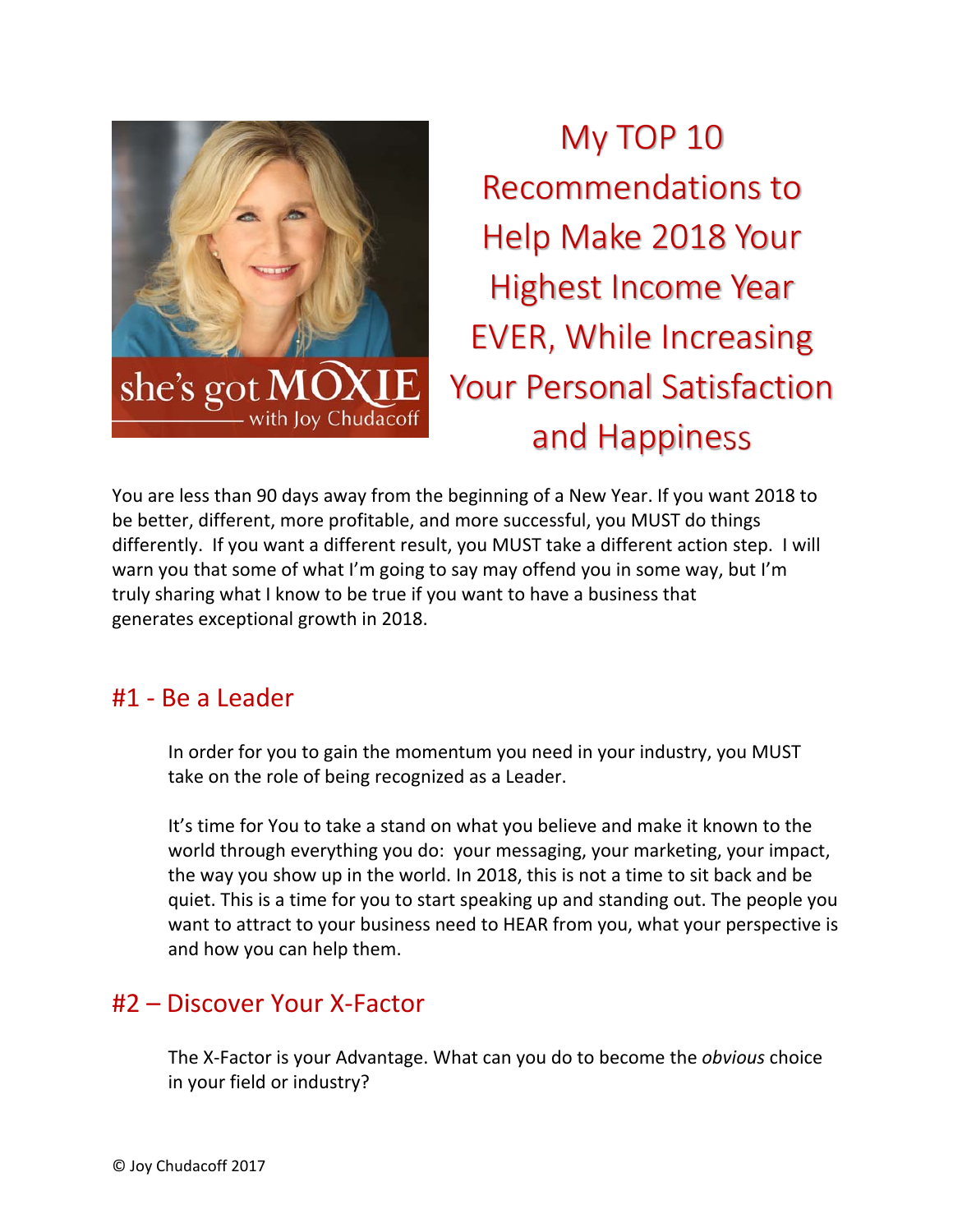A good place to start is looking at what is broken in your industry, and what needs to be fixed. Here's an example...

In my own industry, I feel that many of my colleagues aren't as hands‐on with their clients as they should be, and I want to be that person who is uniquely known as a high‐touch, hands‐on person. I also noticed that people weren't receiving good customer service. So, I set a goal to make that my X Factor. I'd be more involved as a coach/consultant with my clients and ensure that my team would respect and honor them. This helped my business grow tremendously over the last few years. Our company theme is "*to be remarkable"* in everything we do.

#### #3 – Take Calculated Risks

Women tend to ONLY think about the downside. "*What if I do this and I lose my money?*" How about: "*What if I do this and it's wildly successful?*" When you are thinking about doing something different, adding a new service, a new product line, spend time thinking about the action steps to ensure a success! The key here is to create a "thoughtful" plan of action from beginning to end. We did this with our podcast. We decided on July 15 and we put a "thoughtful" complete step‐by‐ step plan of action in place to launch September 25 ‐ and we did.

#### #4 – Eliminate Tolerations

Tolerations will zap your mental and physical energy. They will suck the life out of you, which means you lose your creative edge, your clarity and your focus. Example: Does clutter bother you? Is your office or home full of clutter? You may not realize it, but this IS affecting your business. There can be other tolerations as well. Are you surrounding yourself with negative or toxic people? If so, it may be time to clean house on the friend front. Another example: ABCD Clients. C's and D's have to go. Mark your calendar and set aside time to make a list of your tolerations and set a deadline to rid them from your life.

### #5 – Be a Decision Maker

This is critical. Waffling back and forth about decisions *is deadly* to a business. You want to gather all the information you can that's available to you at the time, play the scenario in your head about how this decision could increase or decrease your business and make a decision. *Money Likes SPEED. You make the decision and you course‐correct later.*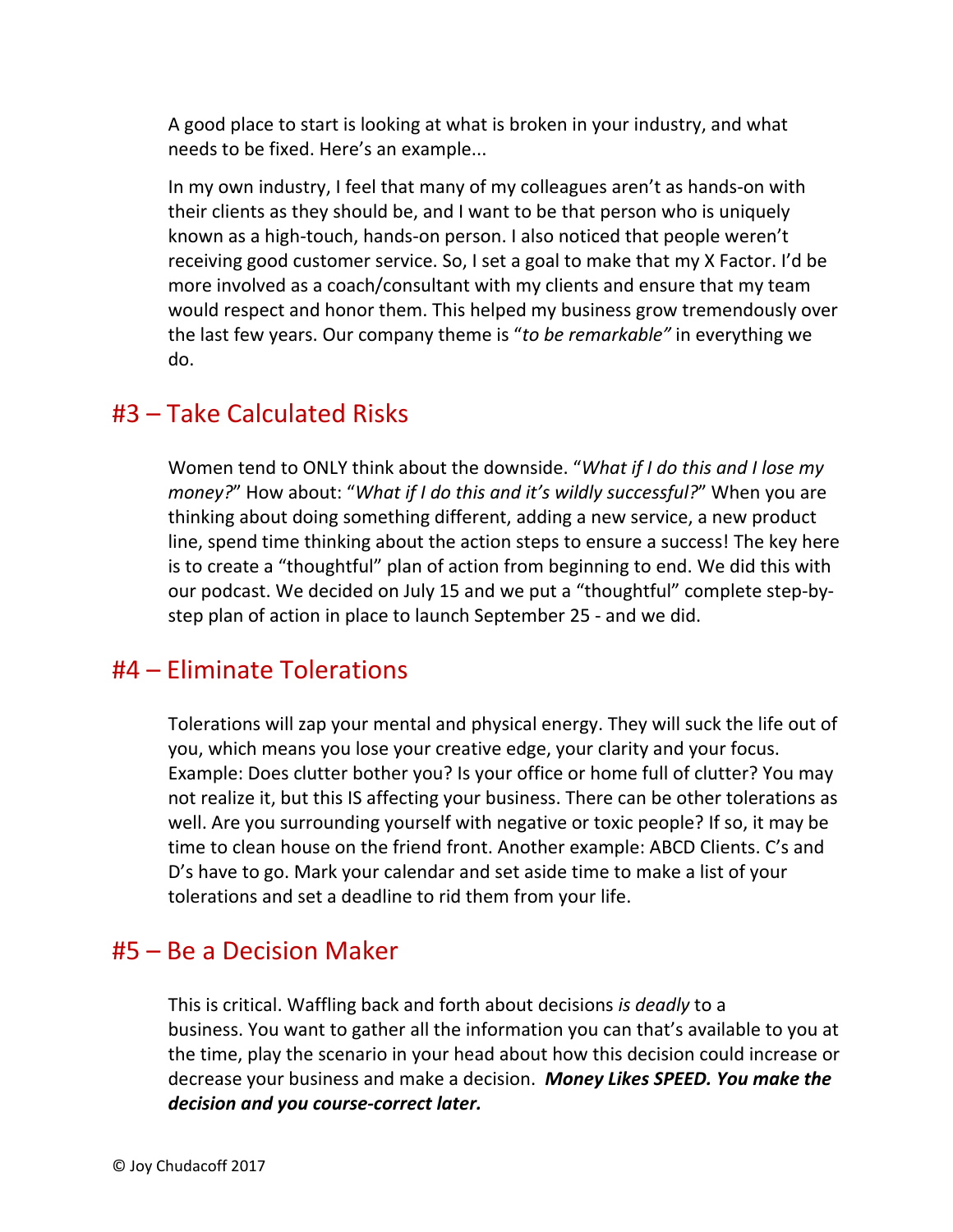BONUS TIP: STOP SPENDING ALL YOUR TIME ON SOCIAL MEDIA AND TAKE THAT TIME TO READ BUSINESS ARTICLES LIKE THE NEW YORK TIMES, THE WALL STREET JOURNAL, FAST COMPANY. YOU WILL START TO UNDERSTAND WHAT'S GOING ON IN AND OUTSIDE YOUR INDUSTRY AND IT WILL HELP YOU MAKE BETTER DECISIONS.

#### #6 – Develop a Harmonious Relationship With Time

Time is a beautiful gift given to each of us. We all have the same 24 hours in a day and yet some people tend to get more done. But it's not getting MORE done… It's about getting the **RIGHT** things done (think High Income Producing). My podcast guest, Rosie O'Neill of Sugarfina says, "*Eat a Frog For Breakfast.*" This means at the beginning of the day, DO the hardest task first and make sure it has a high impact in your business!

### #7 – Fall in Love With Your Numbers

I find for some women entrepreneurs, the "numbers" can be overwhelming and they take a backseat because frankly, it's no fun ‐ it's the non‐sexy part of your business. You *are* good with numbers. It just takes some practice and guidance from someone who has expertise in this area. It's essential that you surround yourself with a good bookkeeper, CPA and financial advisor. Visit with your numbers EVERY month. Notice what you are spending money on that generates sales and eliminate expenses that are draining the bank account with no return on investment. Software expenses: Survey software, webinar/teleseminar software. These can run into thousands of dollars each year and they may not be giving you a return on investment.

### #8 – Measure What Matters

Stop measuring "likes" on your Facebook page and start measuring profit. Start measuring the actions steps you take every day to generate sales into your business. It's KEY to take an action step and then set aside the time to measure if there was a return (a sale, introduction to someone that can help your business grow, referral partners). Every year, you should do an inventory on what you are currently doing, what's working and what's not working.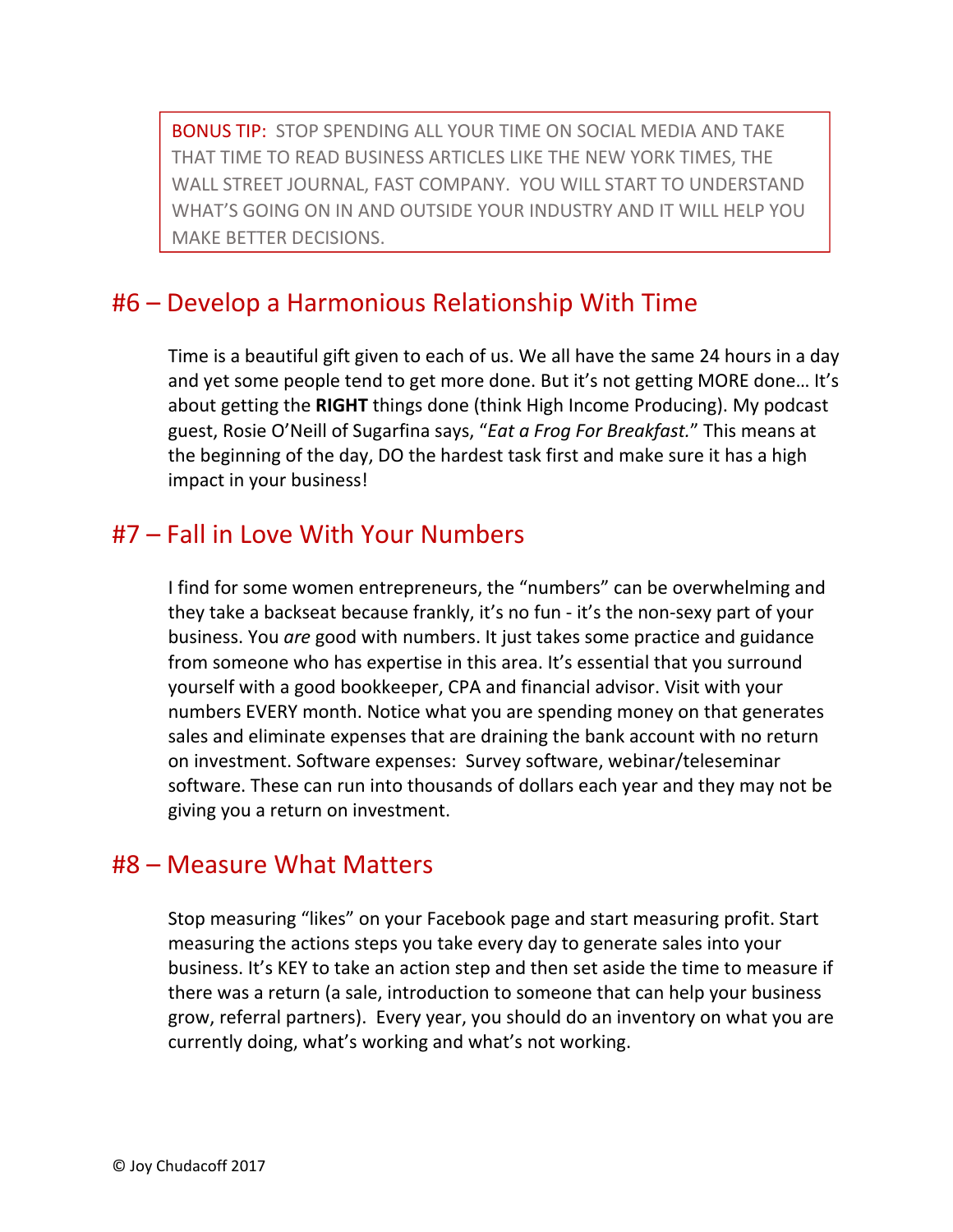## #9 – Get Serious About Solitude With Your "Selfie"

Learn to love YOU. Spend time alone with YOU. I have never, ever manifested a great idea for my business while sitting in my office or being with friends and family. The IDEAS that have really IMPACTED my business in a positive way came when I was alone, quiet, and focused. Figure out what types of environments give you the most creative clarity. Starbucks, library, booking a room at a nice hotel for the night (or two!), outdoors (nature) and make a commitment to do this regularly.

### #10 – Surround Yourself With "Thinking" Partners

Of all the uber successful women I've spoken to on my podcast and in the events I attend, this is the TOP success tip they offer. Success never happens in a vacuum. It is VITAL that you surround yourself with other people who are success‐oriented and entrepreneurial. You can have your other friends but unless they are business‐owners, they have NO IDEA what you are going through. There is nothing similar about owning a business and working for someone else. It like Zebras and Horses ‐ nothing in common.

Now, if you LIKED this information, you will LOVE my Align Retreat coming up January 25 & 26, 2018. We'll spend 2 days together at *The Four Seasons Hotel* in Westlake Village, California. *The Four Seasons* is **the perfect location with unparalleled luxury to pause, plan and prepare to ALIGN your business strategy in 2018.** Remember #9 in my personal recommendations? *The Four Seasons* is exactly what I'm talking about here. **I call this RETREAT ALIGN because this is what you want in your business. You want to ALIGN your leadership, your strategy, your systems, your cash flow and your productivity.**



It's small and intimate (don't worry, you won't walk into a room with 100's of women and giant screens at the front of the room). I like to keep the retreat small